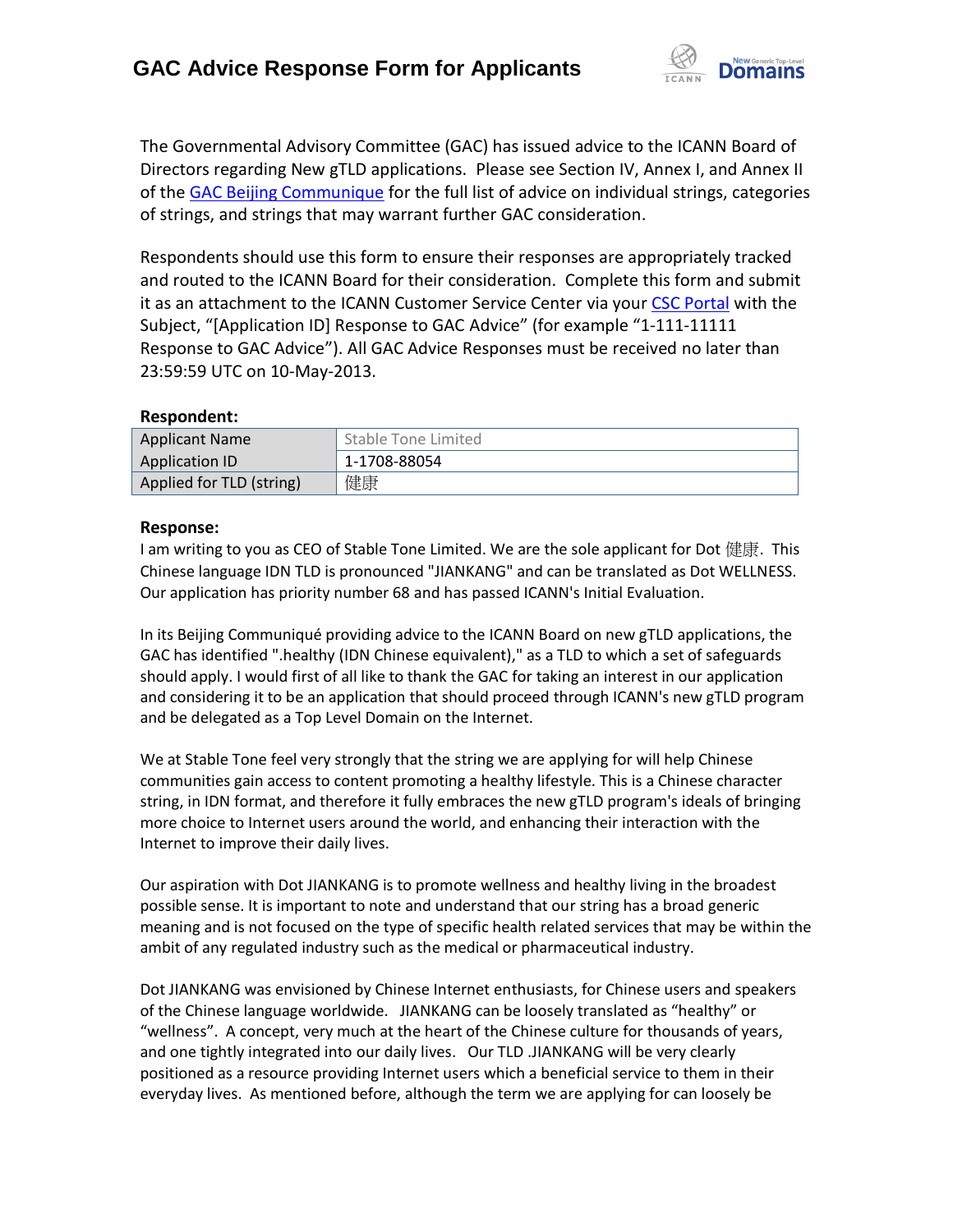## **GAC Advice Response Form for Applicants**



translated as "healthy" or "wellness", it is not confused with the English word "health". This is a strong semantic difference. We will serve Chinese users interested in a certain type of lifestyle and in doing so will be quite distinct from the medical or pharmaceutical industry.

We understand that applying for any TLD means taking on a huge responsibility to achieve consumer trust and user confidence. For us as an applicant for a Chinese IDN character string, this responsibility is quite possibly even greater than it would be for the applicant of an ASCII string.

We are registered in Hong-Kong and 95% of our market is expected to be in Mainland China itself. Hong Kong has a strong regulatory framework for hygene, healthcare and food produce, while China has strict law and regulatory practices concerning the Internet, which are even more rigorous for Chinese companies. We fully expect to be heavily scrutinized by the Chinese authorities themselves, and intend to fully comply with any relevant rules and policies put in place by the Chinese government. Most of Stable Tone's management staff are Chinese citizens and are therefore subject to the regulation under the Chinese legal system. Should our use of the TLD .JIANKANG be considered a potential hazard to Internet users as far as the healthcare sector is concerned, this might be not only be blocked by the government immediately, but as operators and managers of the registry, there is a possibility that we as individuals could face personally liability.

Our government will be watching us carefully to ensure that we do not deviate from our intended plan of providing and managing domain names to registrants with sites about various aspects of wellness and wholesome lifestyles.

We have applied for this TLD in good faith, and have already invested a huge amount of time, effort and thought into providing ICANN with an application which displays the high level of quality that the Applicant Guidebook requires. We have worked to understand the Guidebook, adhered to its guiding principles and met its specific requirements whilst building our TLD in such a way as to meet the set of rules artciulated in the voluminous guidebook.

We are very proud to see that our efforts to meet this high bar have been rewarded with a successful pass from ICANN in its Initial Evaluation process.

Our commitment to be a quality applicant and a responsible gTLD operator was met with an equally strong commitment from ICANN to guarantee a stable and predictable process for those who were, like us, willing to participate in the new gTLD program. In this regard it would seem that introducing major changes to the rules at a very late stage is not predictable and is simply unfair to applicants.

As to the specific requests made by the GAC for strings that the Committee has placed in the Category 1 of its Beijing Communiqué's ANNEX 1, we are please to note that our own proposals for operating Dot JIANKANG are already inline with many of them.

Our application is already compliant with safeguards 1 (Whois Verification and Checks), 2 (Mitigating Abusive Activity, 3 (Security Checks), 4(Documentation), 5 (Making and Handling Complaints) and 6 (Consequences) as listed in the above-mentioned section of the GAC's Beijing Communiqué.